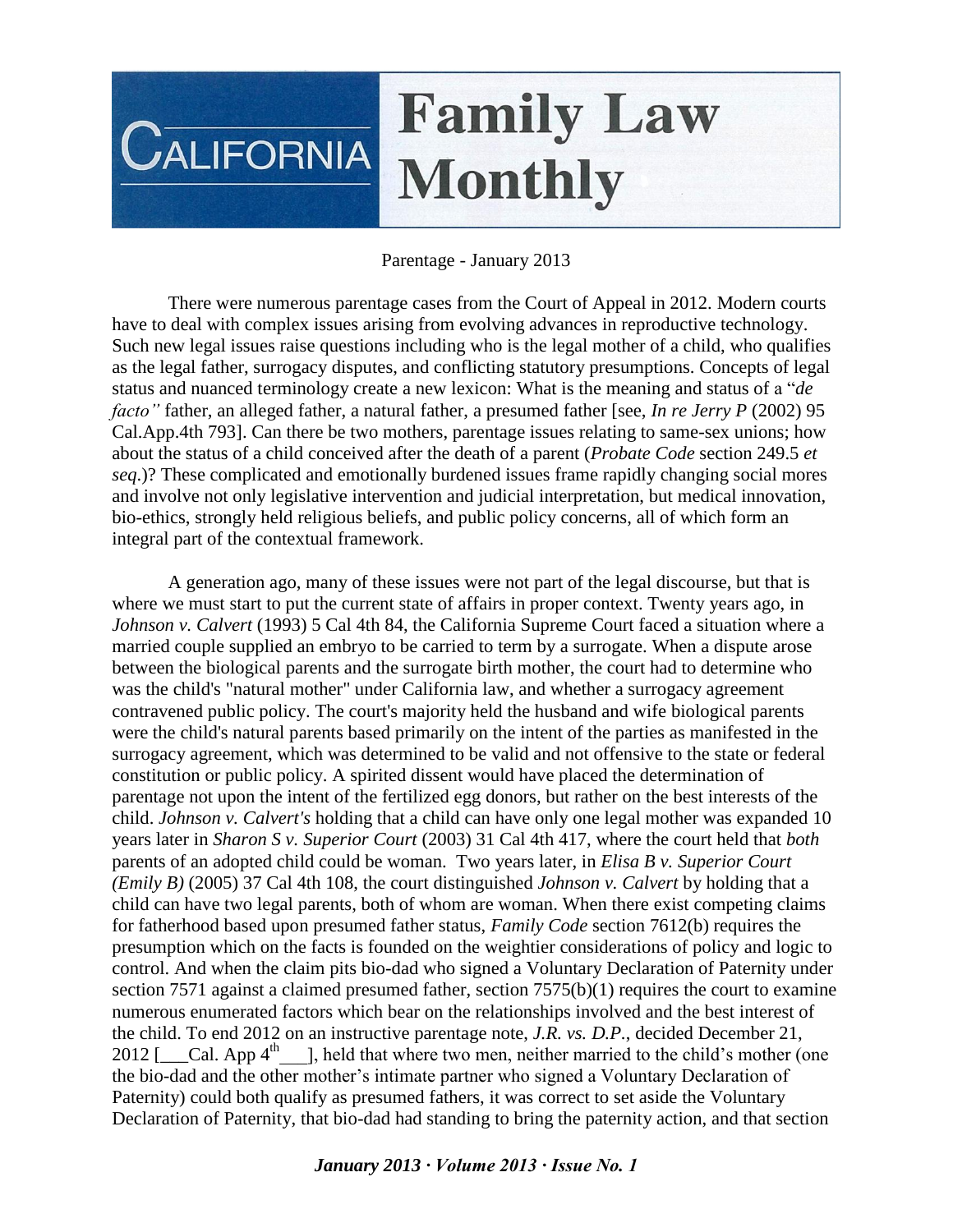7612(b) was the statutory mandate to resolve the conflict in favor of bio-dad. This recent case is worth reading for an up-to-date review of applicable parentage law.

The debates and the parentage controversies continued unabated in 2012. A selection of representative cases:

## *Paternity Judgment for Child Support Purposes Rebuts Section 7611(d) Presumption, but Does Not Establish Man with Judgment as Presumed Father*

In *In re Cheyenne B.* (2012) 203 Cal. App. 4th 1361,138 Cal. Rptr. 3d 267, the appellate court held that a judgment establishing a man's paternity for child support purposes was a paternity judgment within the meaning of *Family Code* section 7612(c) and thus precluded another man from establishing that he was the presumed father under section 7611(d). However, the court held that the trial court was not required to find that the man with the prior paternity judgment was the child's presumed father.

## *Alleged Father's Name on Birth Certificate Did Not Give Rise to Presumption that Voluntary Declaration of Paternity Had Been Executed*

In *In re D.A.* (2012) 204 Cal. App. 4th 811, 139 Cal. Rptr. 3d 222 (May), the mother told two different men that they were the child's biological father and both men sought presumed father status. The appellate court held that the biological father, who had been prevented from forming a relationship with the child, was the child's presumed father under *Adoption of Kelsey S.* (1992) 1 Cal.4th 816. The appellate court reversed the trial court's finding that the man whose name appeared on the child's birth certificate and who had taken care of the child for nearly two years after the child was detained from his mother was the presumed father.

#### *Adoptive Mother Could Not Rebut Presumption that Former Lesbian Partner Was Child's Second Mother*

In *L.M. v. M.G.* (2012) 208 Cal. App. 4th 133, 145 Cal. Rptr. 3d 97, the appellate court held that a single parent adoption decree did not preclude a determination under the Uniform Parentage Act that the adoptive mother's former same-sex partner was the child's second mother, when there was no evidence that the issue of whether the child could have only one parent was raised in the adoption proceeding. Moreover, the UPA proceeding was not an appropriate proceeding to rebut the presumption of parentage in favor of the petitioner.

#### *Nonbiological "Father" Does Not Have Protected Interest in Forming Relationship with Child*

In *In re D.M*. (2012) 210 Cal. App. 4th 541,148 Cal. Rptr. 3d 349, the appellate court held that the trial court erred in finding that the mother's boyfriend was the presumed father of her child, who was taken into protective custody at the hospital after he was born. The boyfriend was not the child's biological father, was not married to the mother, and did not satisfy the requirements of the section 7611(d) presumption, because he had not received the child into his home. Although the boyfriend came forward promptly and did everything he could under the circumstances to form a bond with the baby, he was not a presumed father under *Kelsey S.* and *Jerry P.* because he had insufficient contact with the child to form a familial bond with him.